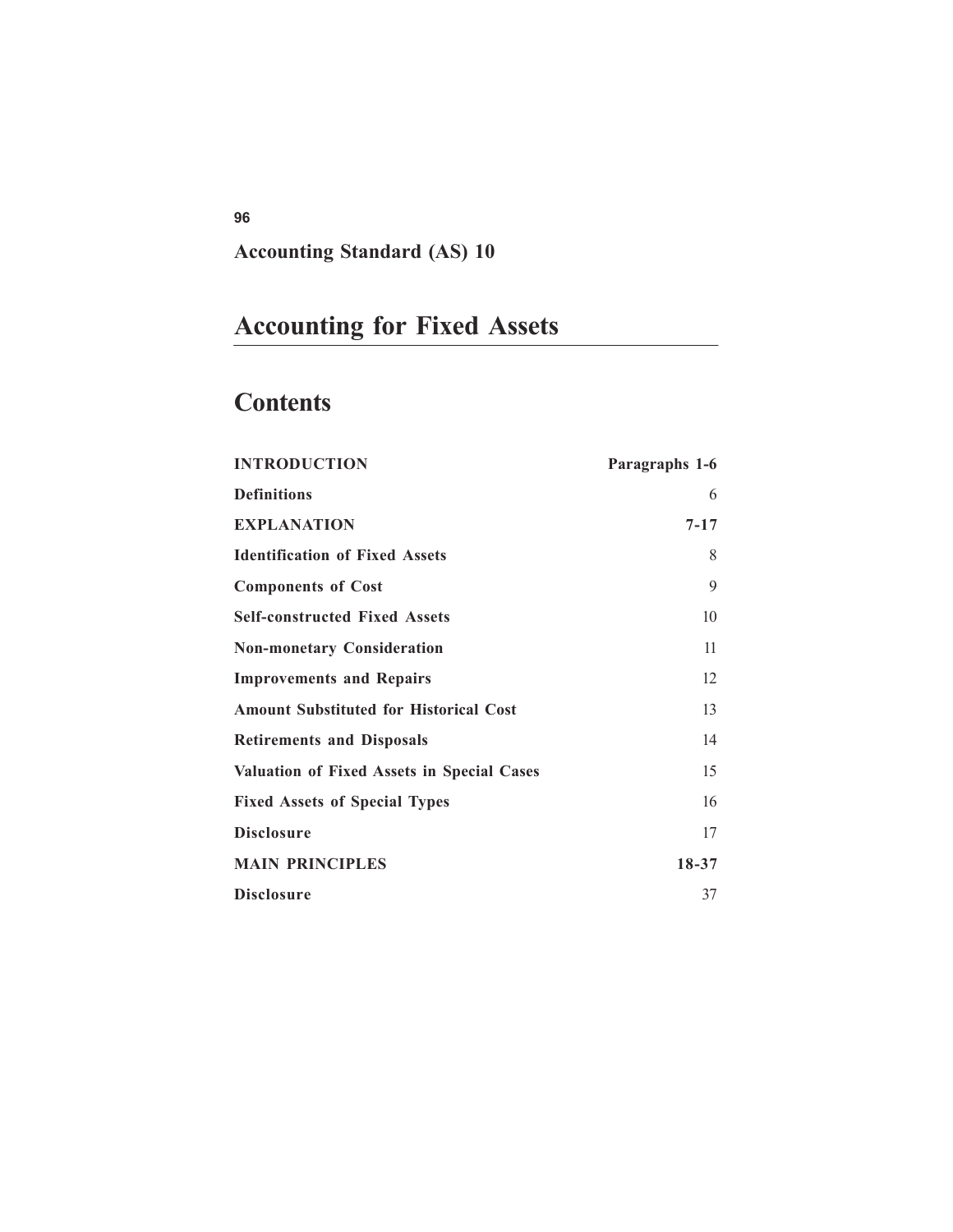## **Accounting Standard (AS) 10**

## **Accounting for Fixed Assets**

*(This Accounting Standard includes paragraphs set in bold italic type and plain type, which have equal authority. Paragraphs in bold italic type indicate the main principles. This Accounting Standard should be read in the context of the General Instructions contained in part A of the Annexure to the Notification.)*

## **Introduction**

1. Financial statements disclose certain information relating to fixed assets. In many enterprises these assets are grouped into various categories, such as land, buildings, plant and machinery, vehicles, furniture and fittings, goodwill, patents, trade marks and designs. This standard deals with accounting for such fixed assets except as described in paragraphs 2 to 5 below.

2. This standard does not deal with the specialised aspects of accounting for fixed assets that arise under a comprehensive system reflecting the effects of changing prices but applies to financial statements prepared on historical cost basis.

3. This standard does not deal with accounting for the following items to which special considerations apply:

- (i) forests, plantations and similar regenerative natural resources;
- (ii) wasting assets including mineral rights, expenditure on the exploration for and extraction of minerals, oil, natural gas and similar non-regenerative resources;
- (iii) expenditure on real estate development; and
- (iv) livestock.

Expenditure on individual items of fixed assets used to develop or maintain the activities covered in (i) to (iv) above, but separable from those activities, are to be accounted for in accordance with this Standard.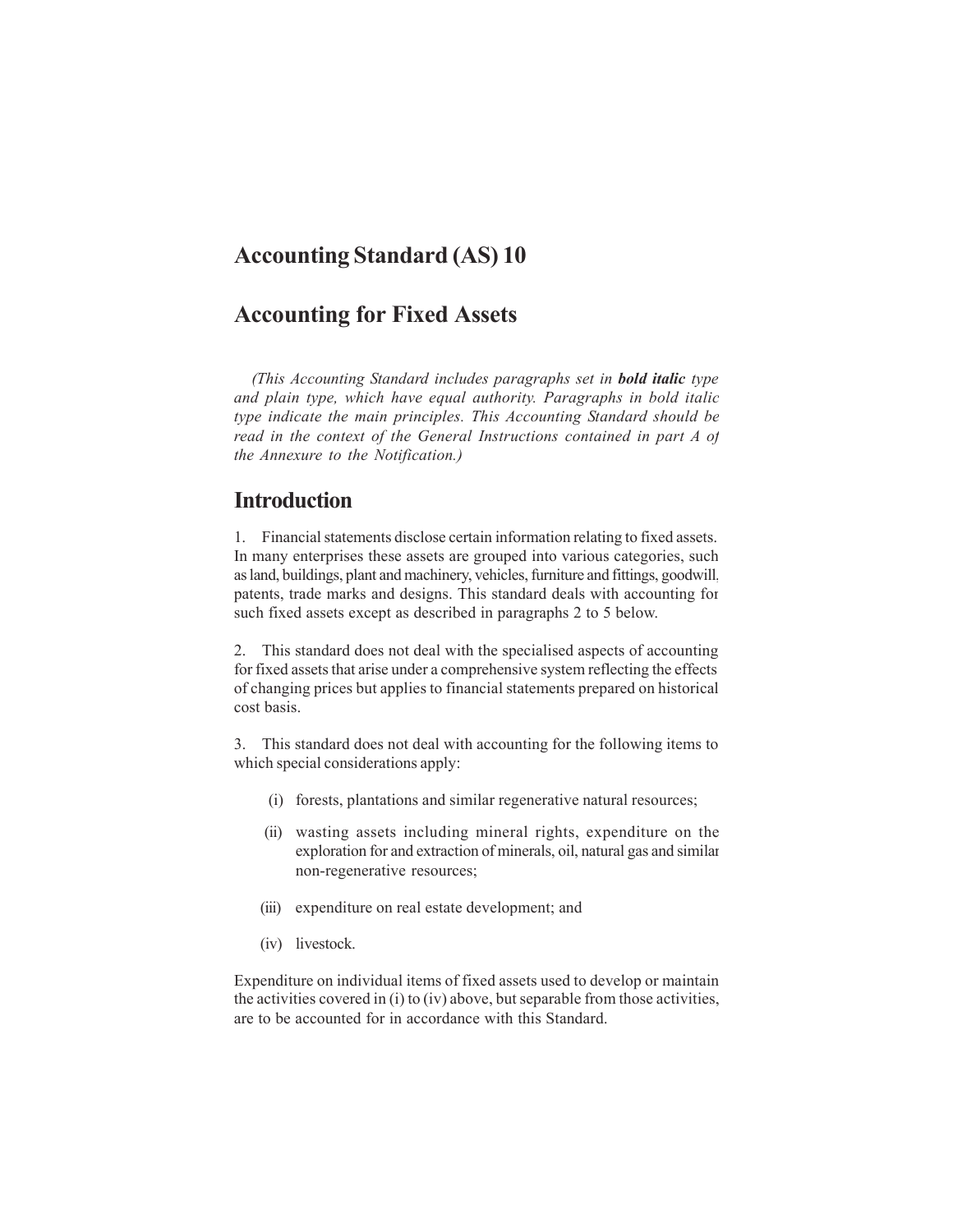4. This standard does not cover the allocation of the depreciable amount of fixed assets to future periods since this subject is dealt with in Accounting Standard 6 on 'Depreciation Accounting'.

5. This standard does not deal with the treatment of government grants and subsidies, and assets under leasing rights. It makes only a brief reference to the capitalisation of borrowing costs and to assets acquired in an amalgamation or merger. These subjects require more extensive consideration than can be given within this Standard.

#### **Definitions**

*6. The following terms are used in this Standard with the meanings specified:*

*6.l Fixed asset is an asset held with the intention of being used for the purpose of producing or providing goods or services and is not held for sale in the normal course of business.*

*6.2 Fair market value is the price that would be agreed to in an open and unrestricted market between knowledgeable and willing parties dealing at arm's length who are fully informed and are not under any compulsion to transact.*

*6.3 Gross book value of a fixed asset is its historical cost or other amount substituted for historical cost in the books of account or financial statements. When this amount is shown net of accumulated depreciation, it is termed as net book value.*

### **Explanation**

7. Fixed assets often comprise a significant portion of the total assets of an enterprise, and therefore are important in the presentation of financial position. Furthermore, the determination of whether an expenditure represents an asset or an expense can have a material effect on an enterprise's reported results of operations.

#### **8. Identification of Fixed Assets**

8.1 The definition in paragraph 6.1 gives criteria for determining whether items are to be classified as fixed assets. Judgement is required in applying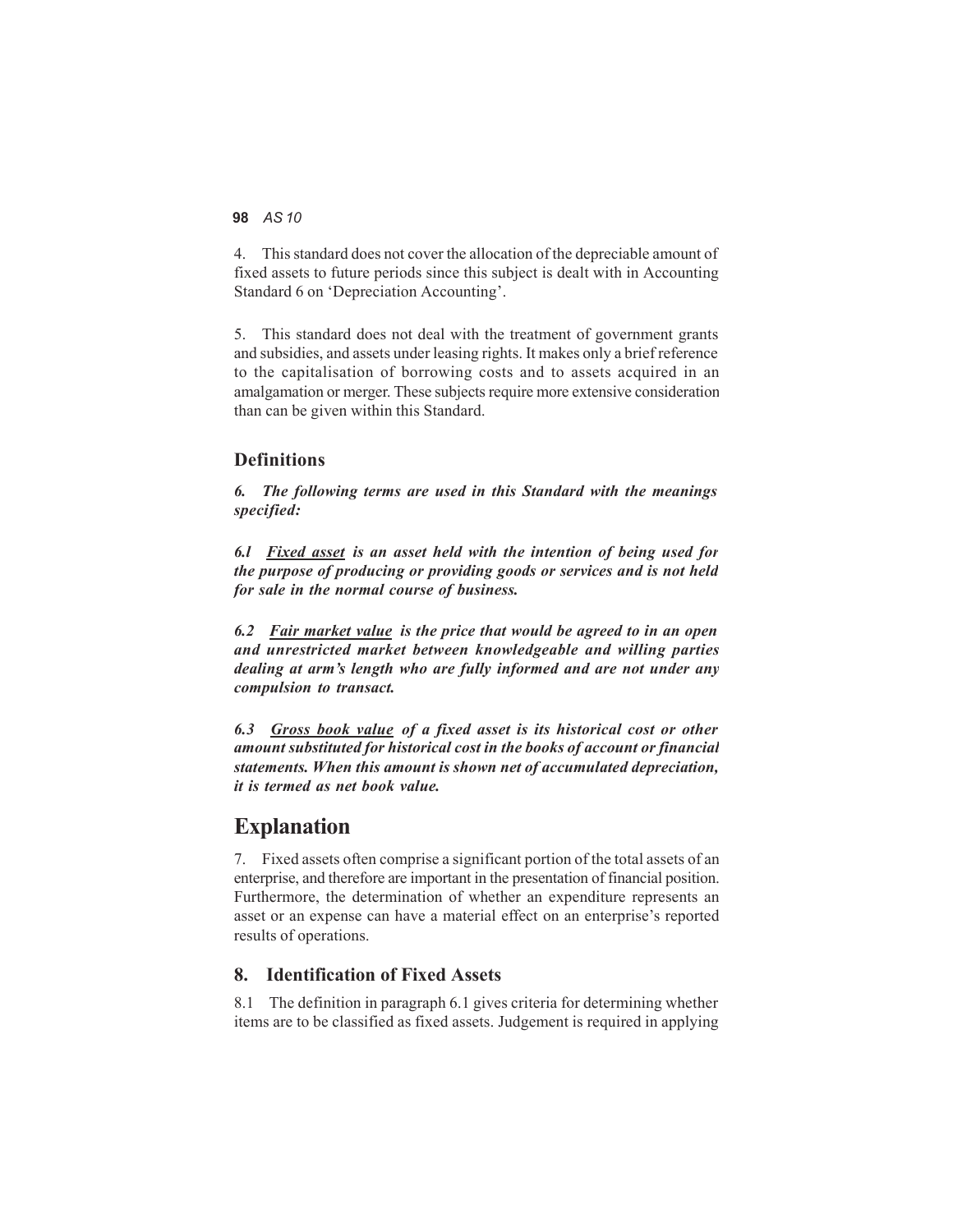the criteria to specific circumstances or specific types of enterprises. It may be appropriate to aggregate individually insignificant items, and to apply the criteria to the aggregate value. An enterprise may decide to expense an item which could otherwise have been included as fixed asset, because the amount of the expenditure is not material.

8.2 Stand-by equipment and servicing equipment are normally capitalised. Machinery spares are usually charged to the profit and loss statement as and when consumed. However, if such spares can be used only in connection with an item of fixed asset and their use is expected to be irregular, it may be appropriate to allocate the total cost on a systematic basis over a period not exceeding the useful life of the principal item.

8.3 In certain circumstances, the accounting for an item of fixed asset may be improved if the total expenditure thereon is allocated to its component parts, provided they are in practice separable, and estimates are made of the useful lives of these components. For example, rather than treat an aircraft and its engines as one unit, it may be better to treat the engines as a separate unit if it is likely that their useful life is shorter than that of the aircraft as a whole.

#### **9. Components of Cost**

9.1 The cost of an item of fixed asset comprises its purchase price, including import duties and other non-refundable taxes or levies and any directly attributable cost of bringing the asset to its working condition for its intended use; any trade discounts and rebates are deducted in arriving at the purchase price. Examples of directly attributable costs are:

- (i) site preparation;
- (ii) initial delivery and handling costs;
- (iii) installation cost, such as special foundations for plant; and
- (iv) professional fees, for example fees of architects and engineers.

The cost of a fixed asset may undergo changes subsequent to its acquisition or construction on account of exchange fluctuations, price adjustments, changes in duties or similar factors.

9.2 Administration and other general overhead expenses are usually excluded from the cost of fixed assets because they do not relate to a specific fixed asset. However, in some circumstances, such expenses as are specifically attributable to construction of a project or to the acquisition of a fixed asset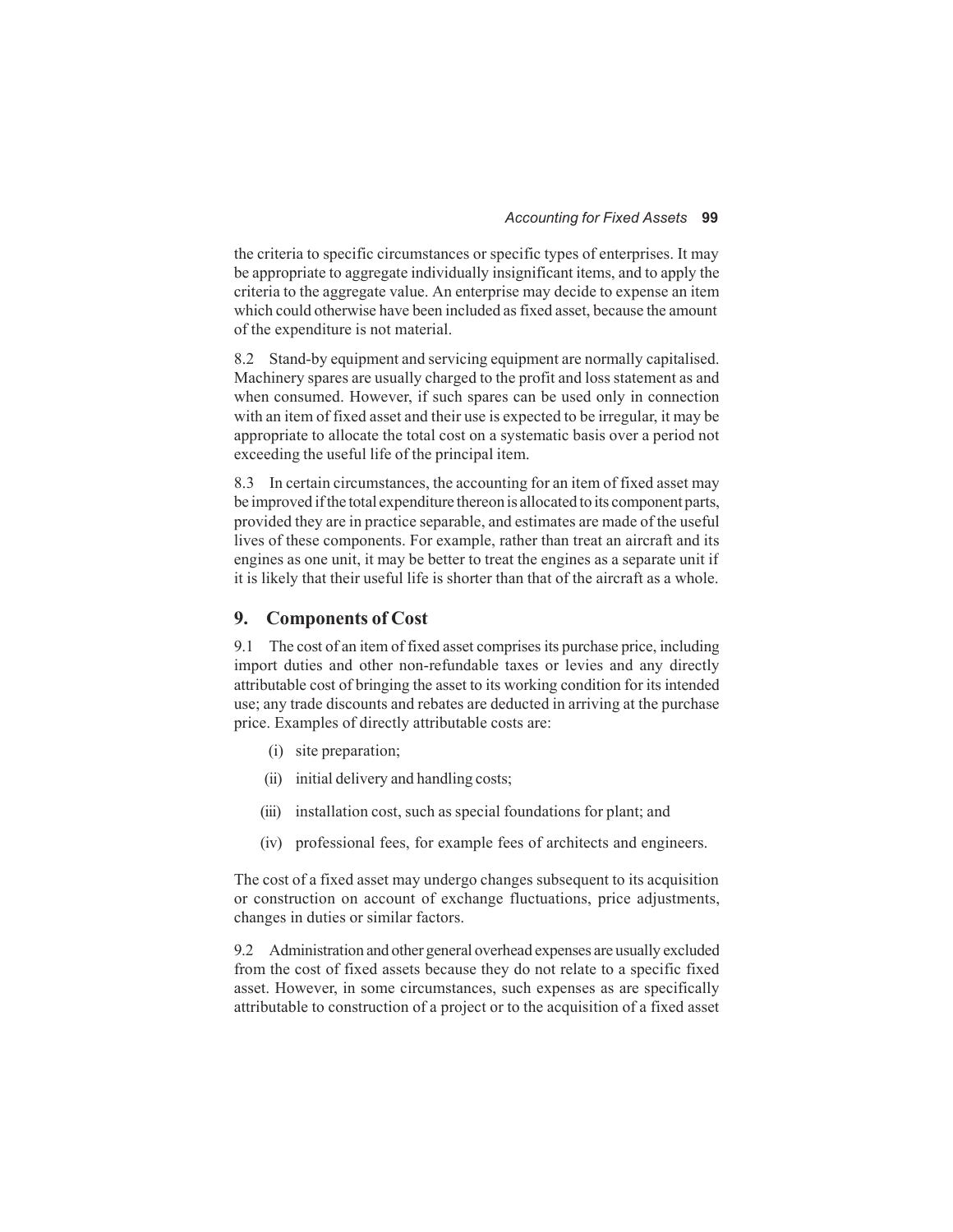or bringing it to its working condition, may be included as part of the cost of the construction project or as a part of the cost of the fixed asset.

9.3 The expenditure incurred on start-up and commissioning of the project, including the expenditure incurred on test runs and experimental production, is usually capitalised as an indirect element of the construction cost. However, the expenditure incurred after the plant has begun commercial production, i.e., production intended for sale or captive consumption, is not capitalised and is treated as revenue expenditure even though the contract may stipulate that the plant will not be finally taken over until after the satisfactory completion

9.4 If the interval between the date a project is ready to commence commercial production and the date at which commercial production actually begins is prolonged, all expenses incurred during this period are charged to the profit and loss statement. However, the expenditure incurred during this period is also sometimes treated as deferred revenue expenditure to be amortised over a period not exceeding 3 to 5 years after the commencement

#### **10. Self-constructed Fixed Assets**

10.1 In arriving at the gross book value of self-constructed fixed assets, the same principles apply as those described in paragraphs 9.1 to 9.5. Included in the gross book value are costs of construction that relate directly to the specific asset and costs that are attributable to the construction activity in general and can be allocated to the specific asset. Any internal profits are eliminated in arriving at such costs.

#### **11. Non-monetary Consideration**

11.1 When a fixed asset is acquired in exchange for another asset, its cost is usually determined by reference to the fair market value of the consideration given. It may be appropriate to consider also the fair market value of the asset acquired if this is more clearly evident. An alternative accounting treatment

<sup>&</sup>lt;sup>1</sup> It may be noted that this paragraph relates to "all expenses" incurred during the period. This expenditure would also include borrowing costs incurred during the said period. Since Accounting Standard (AS) 16, Borrowing Costs, specifically deals with the treatment of borrowing costs, the treatment provided by AS 16 would prevail over the provisions in this respect contained in this paragraph as these provisions are general in nature and apply to "all expenses".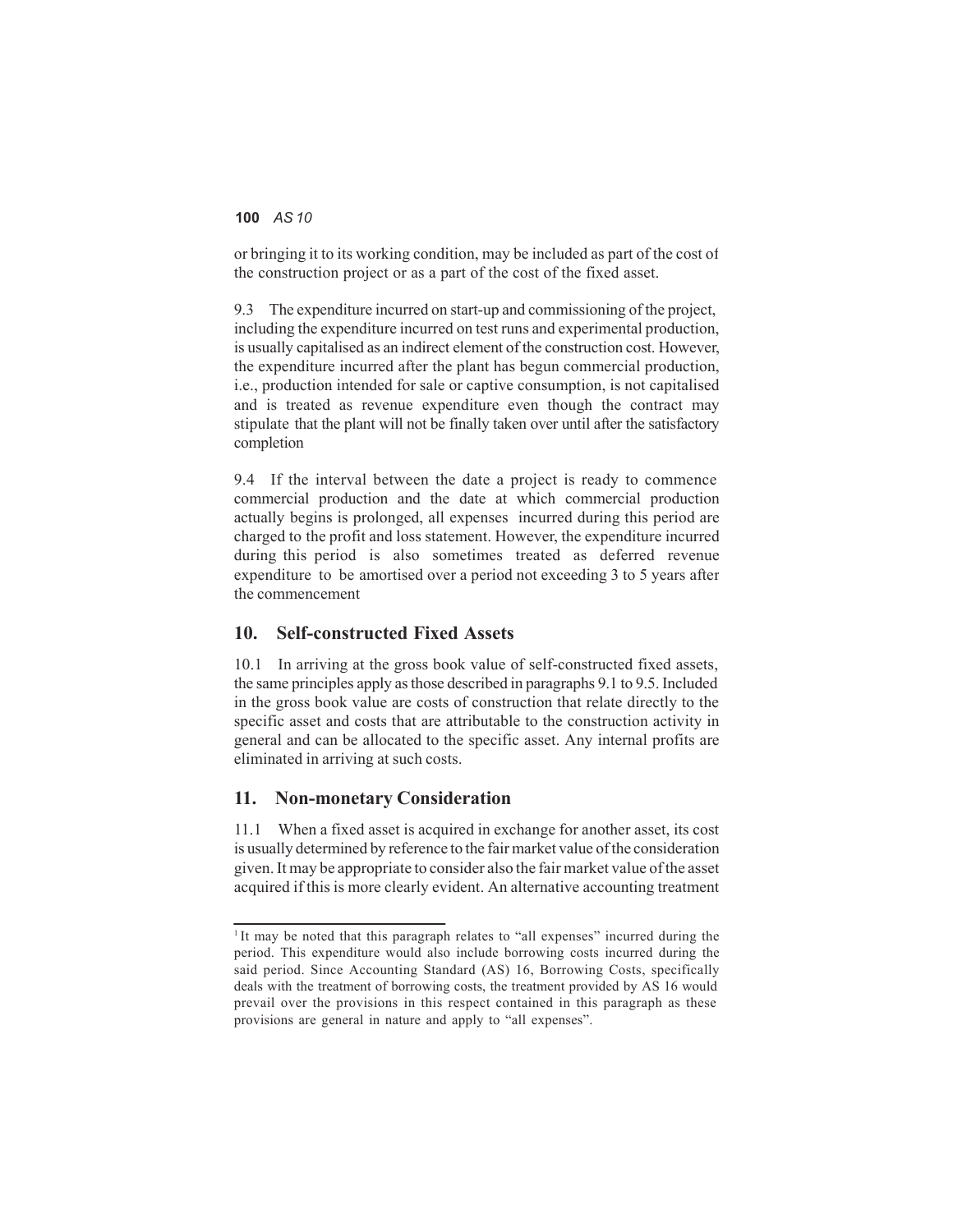that is sometimes used for an exchange of assets, particularly when the assets exchanged are similar, is to record the asset acquired at the net book value of the asset given up; in each case an adjustment is made for any balancing receipt or payment of cash or other consideration.

11.2 When a fixed asset is acquired in exchange for shares or other securities in the enterprise, it is usually recorded at its fair market value, or the fair market value of the securities issued, whichever is more clearly evident.

#### **12. Improvements and Repairs**

12.1 Frequently, it is difficult to determine whether subsequent expenditure related to fixed asset represents improvements that ought to be added to the gross book value or repairs that ought to be charged to the profit and loss statement. Only expenditure that increases the future benefits from the existing asset beyond its previously assessed standard of performance is included in the gross book value, e.g., an increase in capacity.

12.2 The cost of an addition or extension to an existing asset which is of a capital nature and which becomes an integral part of the existing asset is usually added to its gross book value. Any addition or extension, which has a separate identity and is capable of being used after the existing asset is disposed of, is accounted for separately.

#### **13. Amount Substituted for Historical Cost**

13.1 Sometimes financial statements that are otherwise prepared on a historical cost basis include part or all of fixed assets at a valuation in substitution for historical costs and depreciation is calculated accordingly. Such financial statements are to be distinguished from financial statements prepared on a basis intended to reflect comprehensively the effects of

13.2 A commonly accepted and preferred method of restating fixed assets is by appraisal, normally undertaken by competent valuers. Other methods sometimes used are indexation and reference to current prices which when applied are cross checked periodically by appraisal method.

13.3 The revalued amounts of fixed assets are presented in financial statements either by restating both the gross book value and accumulated depreciation so as to give a net book value equal to the net revalued amount or by restating the net book value by adding therein the net increase on account of revaluation. An upward revaluation does not provide a basis for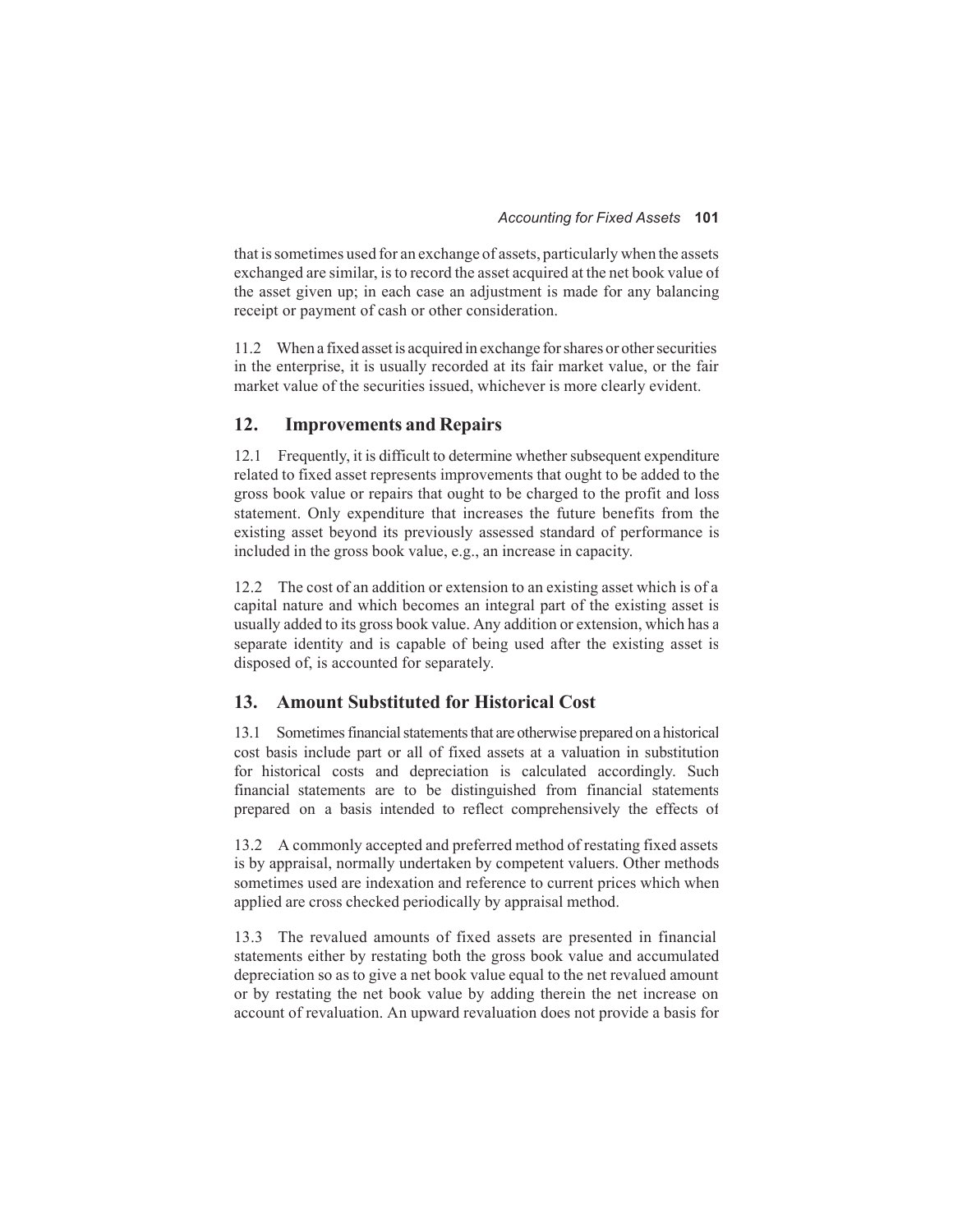crediting to the profit and loss statement the accumulated depreciation existing at the date of revaluation.

13.4 Different bases of valuation are sometimes used in the same financial statements to determine the book value of the separate items within each of the categories of fixed assets or for the different categories of fixed assets. In such cases, it is necessary to disclose the gross book value included on each basis.

13.5 Selective revaluation of assets can lead to unrepresentative amounts being reported in financial statements. Accordingly, when revaluations do not cover all the assets of a given class, it is appropriate that the selection of assets to be revalued be made on a systematic basis. For example, an enterprise may revalue a whole class of assets within a unit.

13.6 It is not appropriate for the revaluation of a class of assets to result in the net book value of that class being greater than the recoverable amount of the assets of that class.

13.7 An increase in net book value arising on revaluation of fixed assets is normally credited directly to owner's interests under the heading of revaluation reserves and is regarded as not available for distribution. A decrease in net book value arising on revaluation of fixed assets is charged to profit and loss statement except that, to the extent that such a decrease is considered to be related to a previous increase on revaluation that is included in revaluation reserve, it is sometimes charged against that earlier increase. It sometimes happens that an increase to be recorded is a reversal of a previous decrease arising on revaluation which has been charged to profit and loss statement in which case the increase is credited to profit and loss statement to the extent that it offsets the previously recorded decrease.

#### **14. Retirements and Disposals**

14.1 An item of fixed asset is eliminated from the financial statements on disposal.

14.2 Items of fixed assets that have been retired from active use and are held for disposal are stated at the lower of their net book value and net realisable value and are shown separately in the financial statements. Any expected loss is recognised immediately in the profit and loss statement.

14.3 In historical cost financial statements, gains orlosses arising on disposal are generally recognised in the profit and loss statement.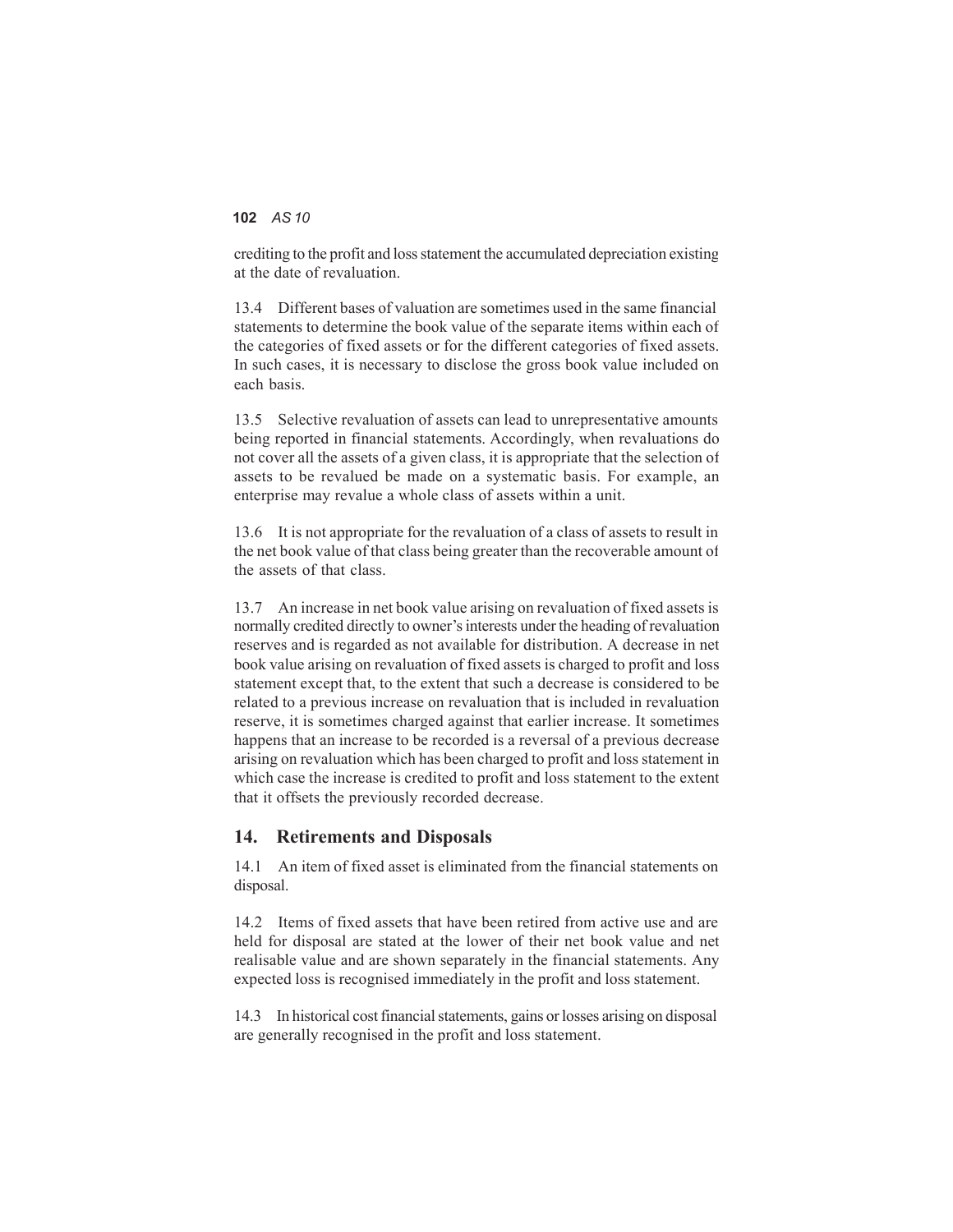14.4 On disposal of a previously revalued item of fixed asset, the difference between net disposal proceeds and the net book value is normally charged or credited to the profit and loss statement except that, to the extent such a loss is related to an increase which was previously recorded as a credit to revaluation reserve and which has not been subsequently reversed or utilised, it is charged directly to that account. The amount standing in revaluation reserve following the retirement or disposal of an asset which relates to that asset may be transferred to general reserve.

#### **15. Valuation of Fixed Assets in Special Cases**

15.1 In the case of fixed assets acquired on hire purchase terms, although legal ownership does not vest in the enterprise, such assets are recorded at their cash value, which, if not readily available, is calculated by assuming an appropriate rate of interest. They are shown in the balance sheet with an appropriate narration to indicate that the enterprise does not have full ownership thereof.

15.2 Where an enterprise owns fixed assets jointly with others (otherwise than as a partner in a firm), the extent of its share in such assets, and the proportion in the original cost, accumulated depreciation and written down value are stated in the balance sheet. Alternatively, the *pro rata* cost of such jointly owned assets is grouped together with similar fully owned assets. Details of such jointly owned assets are indicated separately in the fixed assets register.

15.3 Where several assets are purchased for a consolidated price, the consideration is apportioned to the various assets on a fair basis as determined by competent valuers.

#### **16. Fixed Assets of Special Types**

16.1 Goodwill, in general, is recorded in the books only when some consideration in money or money's worth has been paid for it. Whenever a business is acquired for a price (payable either in cash or in shares or otherwise) which is in excess of the value of the net assets of the business taken over, the excess is termed as 'goodwill'. Goodwill arises from business connections, trade name or reputation of an enterprise or from other intangible benefits enjoyed by an enterprise.

16.2 As a matter of financial prudence, goodwill iswritten off over a period. However, many enterprises do not write off goodwill and retain it as an asset.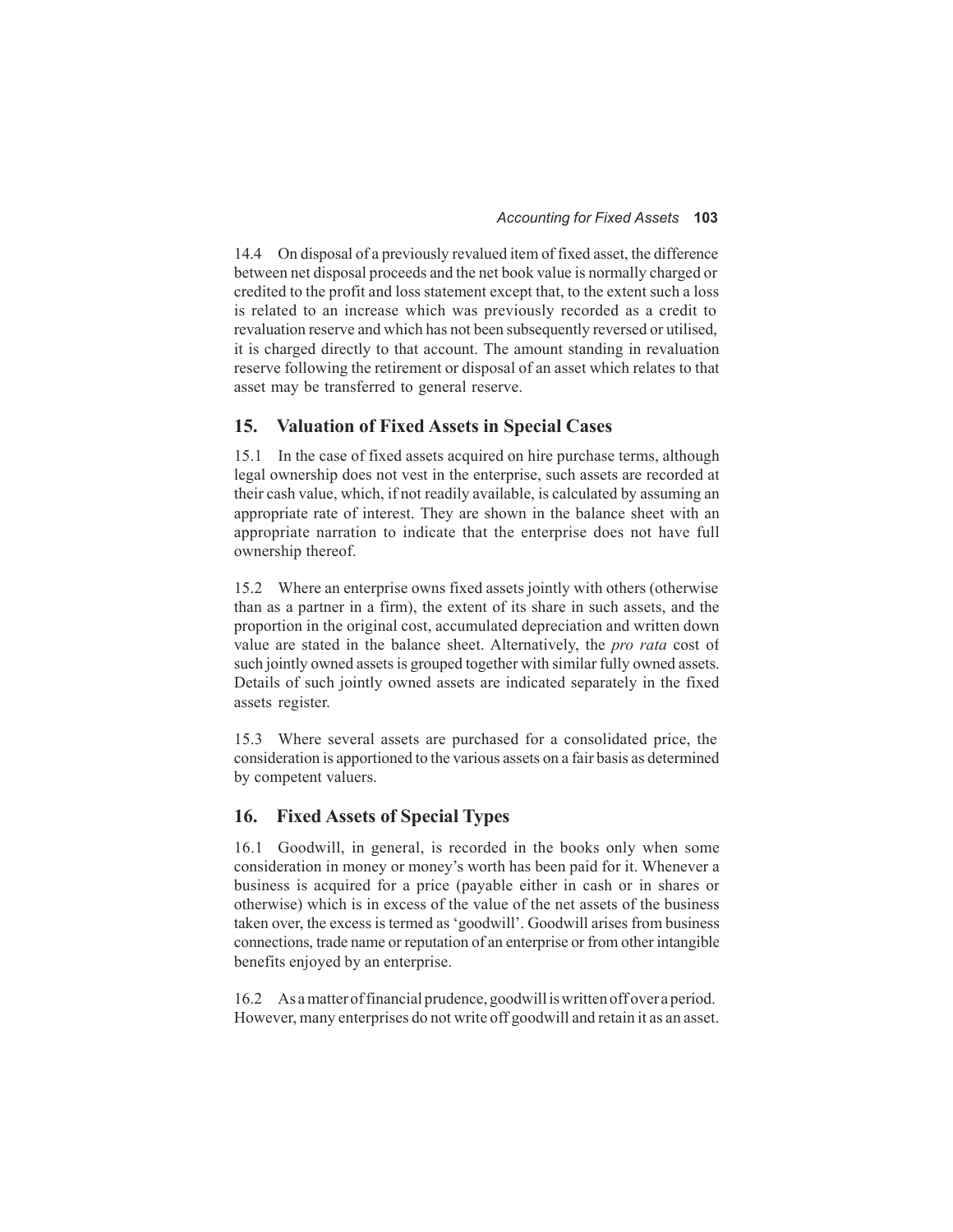#### **17. Disclosure**

17.1 Certain specific disclosures on accounting for fixed assets are already required by Accounting Standard 1 on 'Disclosure of Accounting Policies' and Accounting Standard 6 on 'Depreciation Accounting'.

17.2 Further disclosures that are sometimes made in financial statements include:

- (i) gross and net book values of fixed assets at the beginning and end of an accounting period showing additions, disposals, acquisitions and other movements;
- (ii) expenditure incurred on account of fixed assets in the course of construction or acquisition; and
- (iii) revalued amounts substituted for historical costs of fixed assets, the method adopted to compute the revalued amounts, the nature of any indices used, the year of any appraisal made, and whether an external valuer was involved, in case where fixed assets are stated at revalued amounts.

### **Main Principles**

*18. The items determined in accordance with the definition in paragraph 6.1 of this Standard should be included under fixed assets in financial statements.*

*19. The gross book value of a fixed asset should be either historical cost or a revaluation computed in accordance with this Standard. The method of accounting for fixed assets included at historical cost is set out in paragraphs 20 to 26; the method of accounting of revalued assets*

*20. The cost of a fixed asset should comprise its purchase price and any attributable cost of bringing the asset to its working condition for its intended use.*

*21. The cost of a self-constructed fixed asset should comprise those costs that relate directly to the specific asset and those that are attributable to the construction activity in general and can be allocated to the specific asset.*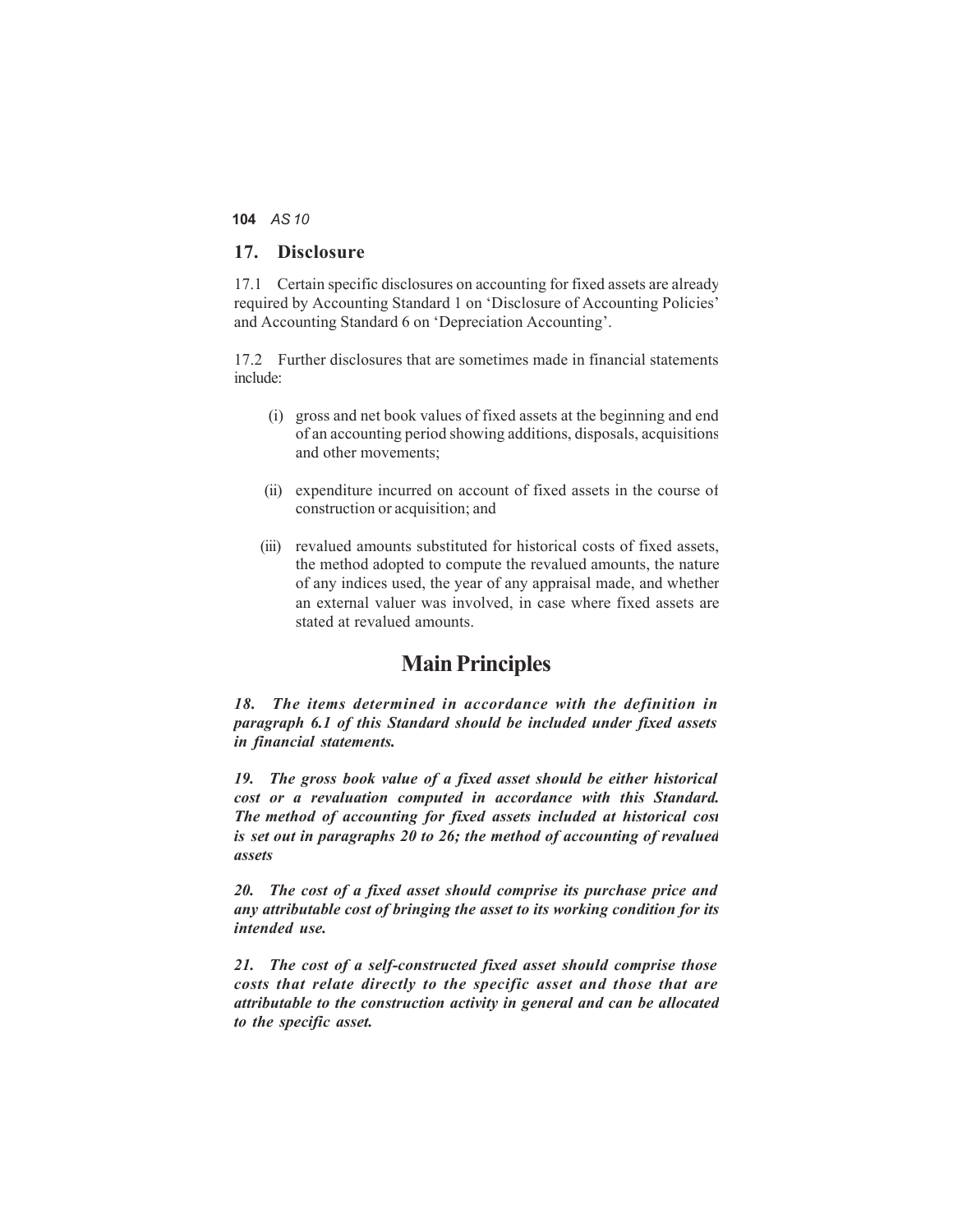*22. When a fixed asset is acquired in exchange or in part exchange for another asset, the cost of the asset acquired should be recorded either at fair market value or at the net book value of the asset given up, adjusted for any balancing payment or receipt of cash or other consideration. For these purposes fair market value may be determined by reference either to the asset given up or to the asset acquired, whichever is more clearly evident. Fixed asset acquired in exchange for shares or other securities in the enterprise should be recorded at its fair market value, or the fair market value of the securities issued, whichever is more clearly evident.*

*23. Subsequent expenditures related to an item of fixed asset should be added to its book value only if they increase the future benefits from the existing asset beyond its previously assessed standard of performance.*

*24. Material items retired from active use and held for disposal should be stated at the lower of their net book value and net realisable value and shown separately in the financial statements.*

*25. Fixed asset should be eliminated from the financial statements on disposal or when no further benefit is expected from its use and disposal.*

*26. Losses arising from the retirement or gains or losses arising from disposal of fixed asset which is carried at cost should be recognised in the profit and loss statement.*

*27. When a fixed asset is revalued in financial statements, an entire class of assets should be revalued, or the selection of assets for revaluation should be made on a systematic basis. This basis should be disclosed.*

*28. The revaluation in financial statements of a class of assets should not result in the net book value of that class being greater than the recoverable amount of assets of that class.*

*29. When a fixed asset is revalued upwards, any accumulated depreciation existing at the date of the revaluation should not be credited to the profit and loss statement.*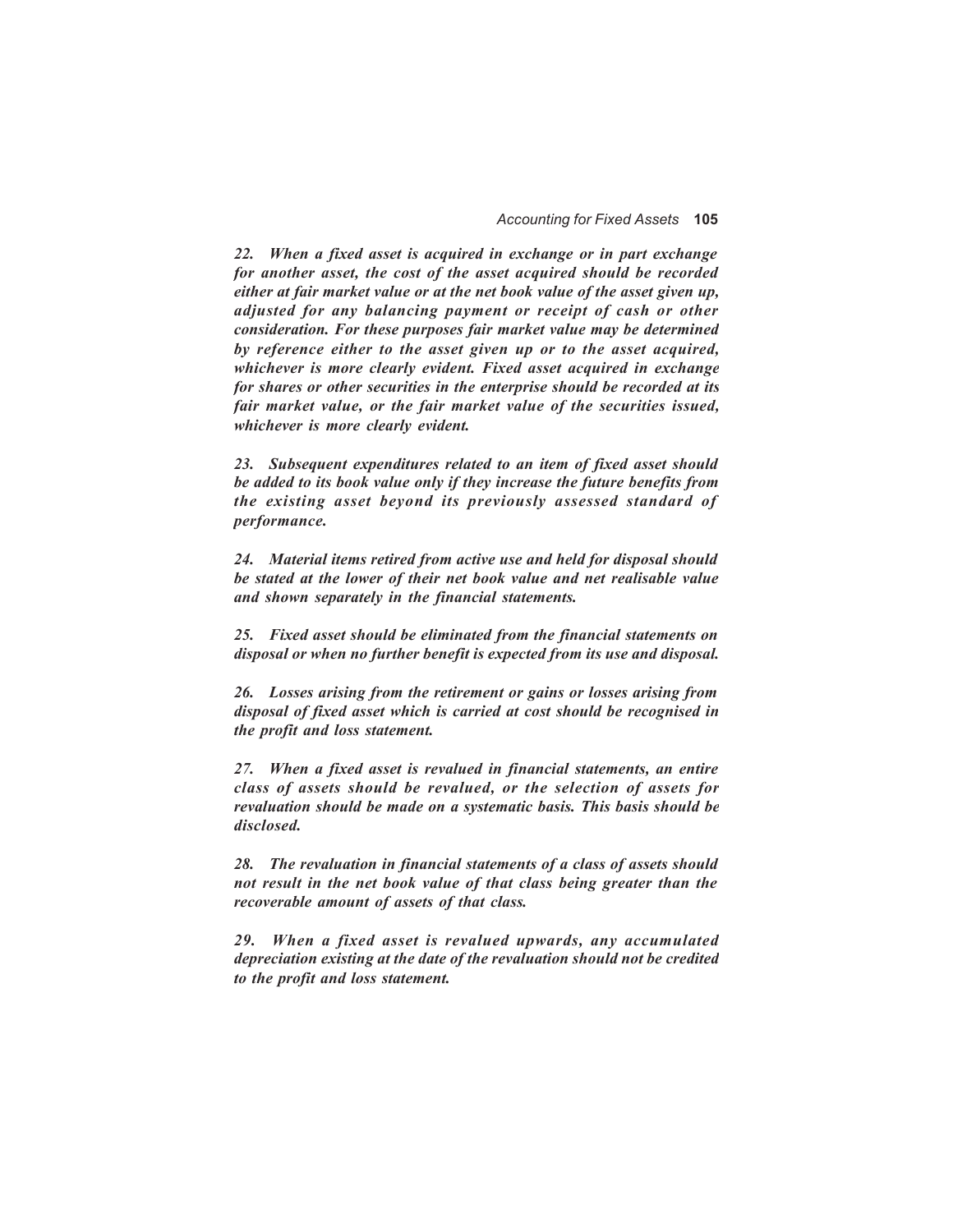*30. An increase in net book value arising on revaluation of fixed assets should be credited directly to owners' interests under the head of revaluation reserve, except that, to the extent that such increase is related to and not greater than a decrease arising on revaluation previously recorded as a charge to the profit and loss statement, it may be credited to the profit and loss statement. A decrease in net book value arising on revaluation of fixed asset should be charged directly to the profit and loss statement except that to the extent that such a decrease*

*is related to an increase which was previously recorded as a credit to revaluation reserve and which has not been subsequently reversed or*

*31. The provisions of paragraphs 23, 24 and 25 are also applicable to fixed assets included in financial statements at a revaluation.*

*32. On disposal of a previously revalued item of fixed asset, the difference between net disposal proceeds and the net book value should be charged or credited to the profit and loss statement except that to the extent that such a loss is related to an increase which was previously recorded as a credit to revaluation reserve and which has not been subsequently reversed or utilised, it may be charged directly to that account.*

*33. Fixed assets acquired on hire purchase terms should be recorded at their cash value, which, if not readily available, should be calculated by assuming an appropriate rate of interest. They should be shown in the balance sheet with an appropriate narration to indicate that the enterprise does not have full ownership thereof.*

*34. In the case of fixed assets owned by the enterprise jointly with others, the extent of the enterprise's share in such assets, and the proportion of the original cost, accumulated depreciation and written down value should be stated in the balance sheet. Alternatively, the pro rata cost of such jointly owned assets may be grouped together with similar fully owned assets with an appropriate disclosure thereof.*

*35. Where several fixed assets are purchased for a consolidated price, the consideration should be apportioned to the various assets on a fair basis as determined by competent valuers.*

*36. Goodwill should be recorded in the books only when some consideration in money or money's worth has been paid for it. Whenever*